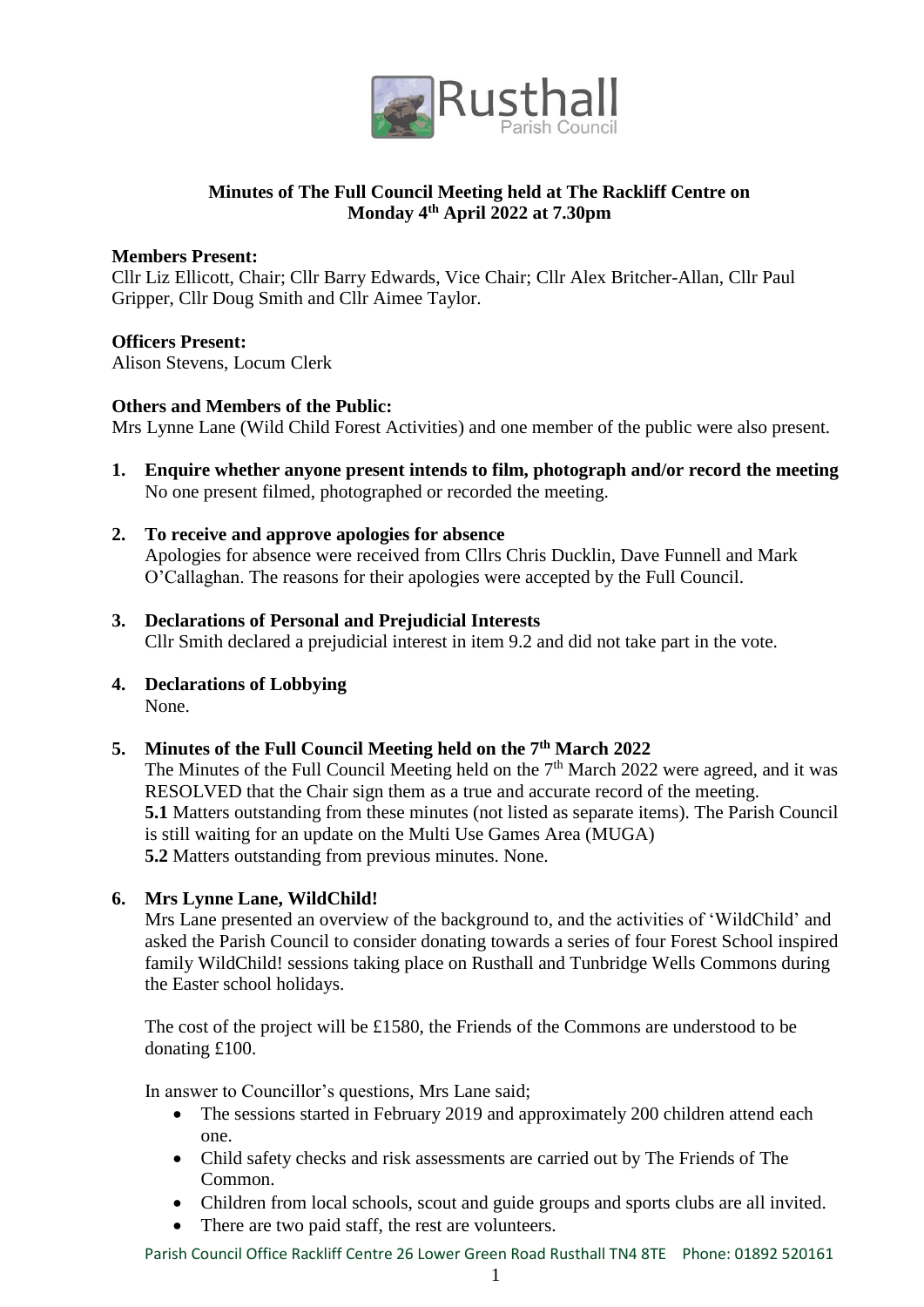Councillors RESOLVED to donate £700 towards the costs of the sessions in Rusthall, subject to receiving confirmation that none of the money will be spent on salaries.

### **7. Open session for questions from the public**

Ms Foster said;

- It was good to see that the County Councillor is taking up our concerns about the 20mph zone and confirmed Mr Heasman, who is the Rusthall Speedwatch Coordinator, would be happy to take part in the site tour suggested by County Councillor McInroy.
- It was brilliant to see the draft Minutes of the previous Full Council Meeting on the Parish Council's website ahead of tonight's meeting.

#### **8. Session for County and Borough Councillor on matters concerning the Parish** County Councillor McInroy sent a written report which was read out by the Locum Clerk in which he said;

'I thought it time to respond to the emails regarding the Rusthall 20 mph speed limit, especially as I will not be attending the Council meeting this evening, due to having COVID symptoms.

I am still waiting for KCC to confirm their findings regarding the worn markings, possibly due to an inferior product being used. However, this will be a matter that KCC will need to resolve with their contractors.

I have received confirmation that KCC will not pay for further roundels or signage. I think it may be a good idea for a site tour to be organised, where the suggested roundels and signage are proposed. As KCC has to authorise the roundels and signage, I can ask the KCC Schemes Officer, Chris Koningen, to meet with myself and any others.

I can then ask KCC for the proposed costs of what is agreed. I will pay for these improvements from my Member Grant, budget permitting, as this is how we funded the existing installations'.

Councillors said they appreciate County Councillor's offer to pay, budget permitting and agreed a site visit would be a very good idea because two recent Speedwatch Sessions recorded a total of 71 vehicles speeding and additional signage is needed at Meadows Road and Ashley Gardens.

Councillor Ellicott will attend the site tour along with County Councillor McInroy, Mr Koningen and Mr Heasman.

There was no report from Borough Councillor Funnell on this occasion.

Borough Councillor Britcher-Allan said;

- She has been working to pull together information to help guests who are arriving from Ukraine and their hosts.
- The TN2 Community Centre is now open. Clothing and medical supplies are desperately needed.
- Gateway (the customer centre) is being used as a hub and its downstairs is to be used as a meeting point. TWBC also hopes to use the Camden Centre.
- A new website has been set up to provide help, advice and information which can be found at Ukraine@TunbridgeWells.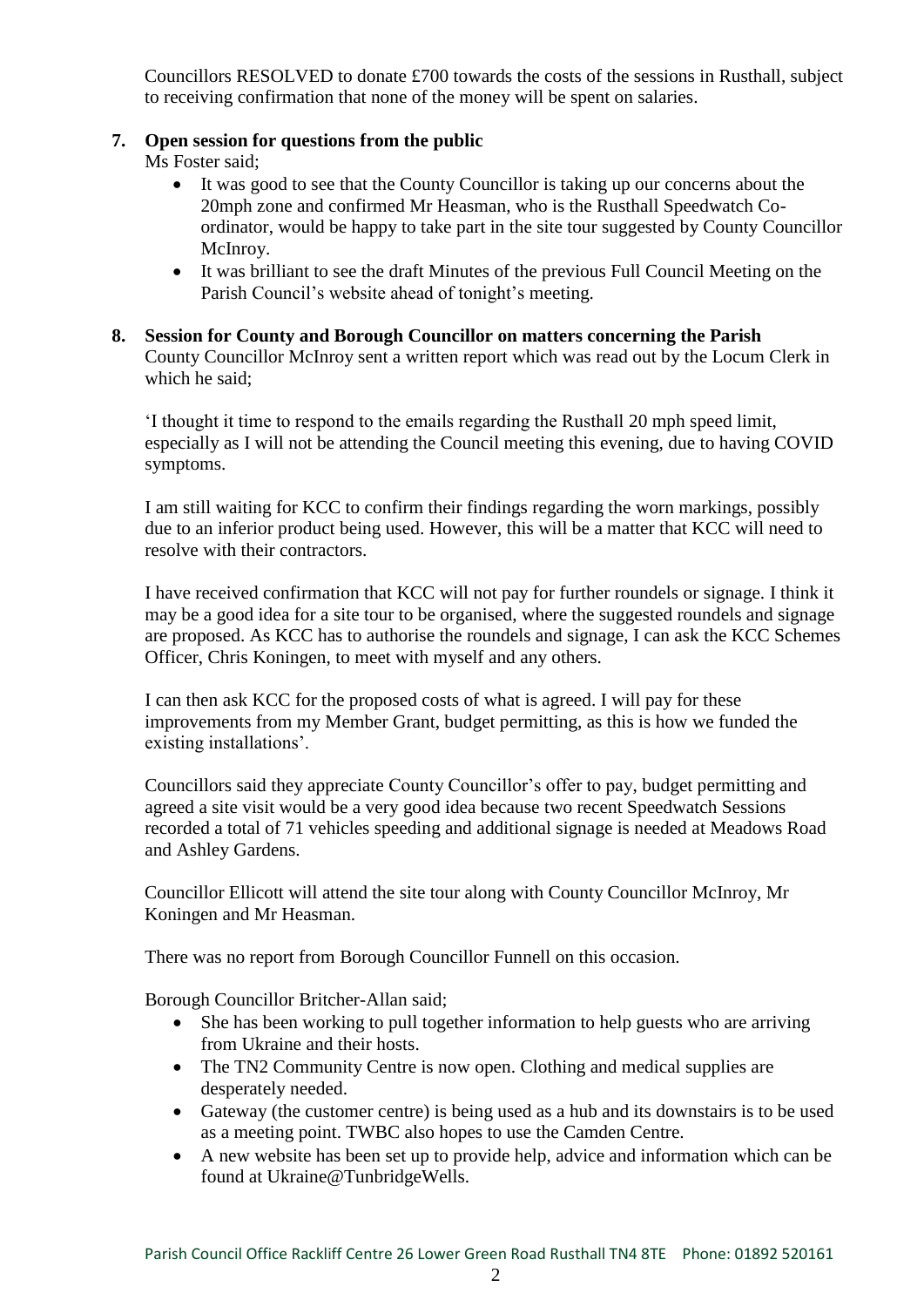There are going to be a series of fundraising events this weekend which will include an Easter Fayre, Community Talks and a Soul and Motown Night. More information and tickets can be found at<http://www.rusthallvillage.org/>

Councillor Britcher-Allen also provided an update on the Parish Council's request for roadside mirrors. The County Council says it will not be actioning a mirror at this time.

#### **9. Finance update**

**9.1:** RESOLVED to adopt the draft minutes of the Finance Committee Meeting held on the 14th March 2022. Councillors also RESOLVED to approve the following year-end adjustments made by the Locum RFO:

Debit General Reserves £24000, Credit EMR Maintenance £4000, EMR Village Maintenance/Trees £5000 and EMR Highways £15000.

**9.2:** Accounts for Payment – Councillors RESOLVED to approve the list of payments dated April 2022 (see below).

| 01/04/2022 | EE                        | DD          | 47.64   | Mobile                       |
|------------|---------------------------|-------------|---------|------------------------------|
| 05/04/2022 | Cllr D Smith              | DD          | 52.10   | <b>Allotment Padlock</b>     |
| 05/04/2022 | <b>Alison Stevens</b>     | <b>BACS</b> | 2466.60 | Locum Clerk                  |
| 05/04/2022 | C May                     | <b>BACS</b> | 505.00  | Locum RFO                    |
| 05/04/2022 | <b>Collibrook Heating</b> | <b>BACS</b> | 120.00  | <b>Heating Service</b>       |
| 05/04/2022 | Capel Groundcare          | <b>BACS</b> | 253.96  | <b>Allotment Maintenance</b> |
| 05/04/2022 | <b>TWBC</b>               | <b>BACS</b> | 160.64  | Overdue Items                |
| 12/04/2022 | <b>Rialtas</b>            | <b>BACS</b> | 480.00  | <b>EOY Close Accounts</b>    |
| 20/04/2022 | Linda Neusten             | <b>BACS</b> | 980.87  | Salary                       |
| 20/04/2022 | <b>HMRC</b>               | <b>BACS</b> | 904.43  | <b>PAYE</b>                  |
| 20/04/2022 | <b>NEST</b>               | DD          | 68.45   | Pensions                     |
|            |                           |             |         |                              |

**9.3:** Parish Councillor Emails **–** Councillors RESOLVED NOT to take up Enhanced Threat Protection for their emails because they felt they were adequately covered elsewhere.

**9.4:** Authorised Spending Limits – Councillor RESOLVED to increase the authorised expenditure limits so;

- i. The Clerk has the authority to incur any item of expenditure up to £500.
- ii. The Chairman and the Vice Chairman have the authority to incur any expenditure between £501 and £1000 where it is in their view necessary or desirable to act without delay.
- iii. Expenditure of £1000 plus is referred to the Full Council and if circumstances dictate they can be confirmed by email and ratified at the next Full Council Meeting.

**9.5:** Rackliff Centre

- i. Councillors considered replacing the boiler, as recommended by the gas engineer, and agreed now would be a good time to consider greener options.
- ii. The Parish Council will consider more extensive drainage works at their next meeting by which time they should have received a report from the Drainage Engineer. When the engineer investigated he found the drains were partly blocked by blue paper hand towels so signs will be placed in the toilets asking people not to put them down the toilets. A new larger waste bin will also be provided.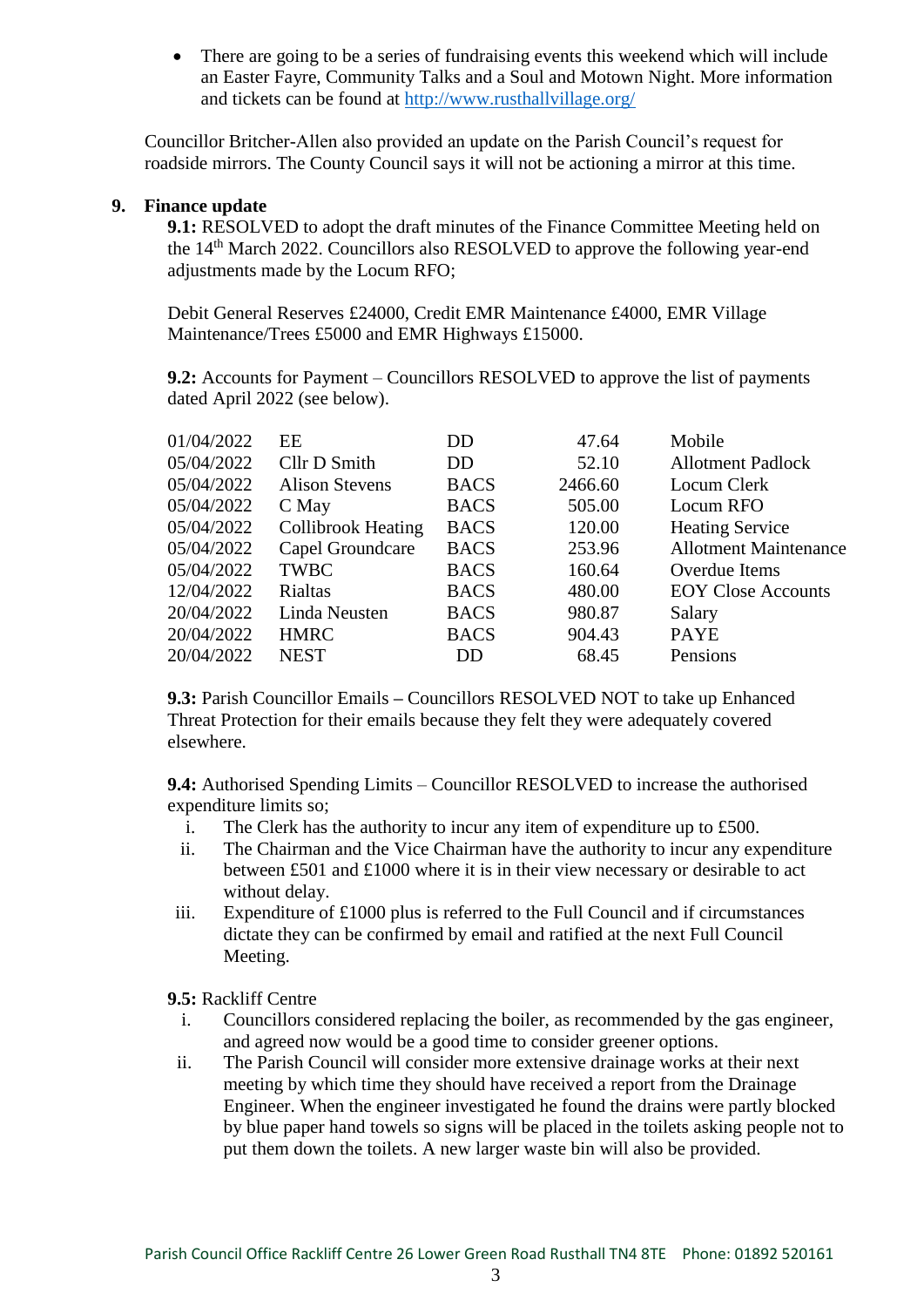## **10. Allotments Committee update**

**10.1** RESOLVED to adopt the draft minutes of the Allotments Committee Meeting which was held on the 21<sup>st</sup> March 2022.

**11. High Street, Rusthall** - High Street Crossing - At the last meeting Councillor Taylor said she has received reports of some near misses caused by cars overtaking at the crossing and she asked if would be possible to have a pelican crossing there.

The Locum Clerk subsequently contacted KCC who suggested the Parish Council includes it in their HIP or on the Parish Portal. This item was deferred to the next Highways Committee Meeting for further discussion.

- **12. Defibrillator Update** Councillors previously RESOLVED to ask the Parish Council's contractor to fit the defibrillator which is currently at The Rackliff Centre, at The Toad. The Parish Council then received a price to fit the defibrillator at a location suggested by the then landlady. The new landlady prefers a different location and the Council is now awaiting for a revised quote.
- **13. Internal Audit 2021-2022 –** The Locum Clerk will review the Financial Risk Assessment which will be brought to the next Full Council Meeting for approval.
- 14. Chair's Report Cllr Ellicott said;
	- i. The dead memorial tree has now been replaced and the memorial plaque has been cleaned and refitted.
	- ii. She attended the latest Commons Conservators Meeting where she met the new Ranger and members discussed having a panoramic board at Happy Valley. The Conservators are also looking at having a base in Rusthall and have asked if the new Ranger can use the Rackliff Centre as a 'hot desk'. Councillors agreed he can use the small office when it is not being used by the Football Academy at no cost as a gesture of good will. The Rusthall Fete and Bonfire Committee were also approved.
- **15. Officers' Report –** At the last Finance Committee Meeting the Councillors were advised that the Rusthall Local History Group was about to close and the Parish Council was asked to consider minding the funds on the group's behalf until a decision is made on how the money should be spent. The Locum RFO is going to check with the Internal Auditor to make sure Rusthall Parish Council can legally carry out the request.

| 16. | <b>Diary Dates</b>         |                    |                                       |
|-----|----------------------------|--------------------|---------------------------------------|
|     | $25th$ April 2022          | 7.30 <sub>pm</sub> | <b>Environment Committee Meeting.</b> |
|     | $28th$ April 2022          | 7.30 <sub>pm</sub> | Highways Committee Meeting.           |
|     | 9 <sup>th</sup> May 2022   | 7.30 <sub>pm</sub> | Full Council Meeting.                 |
|     | 13 <sup>th</sup> June 2022 | 7.30 <sub>pm</sub> | <b>Finance Committee Meeting</b>      |
|     | $20th$ June 2022           | 7.30 <sub>pm</sub> | <b>Allotment Committee Meeting</b>    |

This year's Parish Assembly is to be held on the 14<sup>th</sup> April 2022 at 7pm.

It was also noted that the Family History Group meets every third Thursday, there is to be a fund raising event on the weekend of the  $9<sup>th</sup>$  and  $10<sup>th</sup>$  April for Ukraine (details of which are above) and the Community Larder is open between 12.30pm and 2pm on Fridays.

**17. Items for Information –** Councillors agreed the Parish Council should provide the tea and coffee in the office.